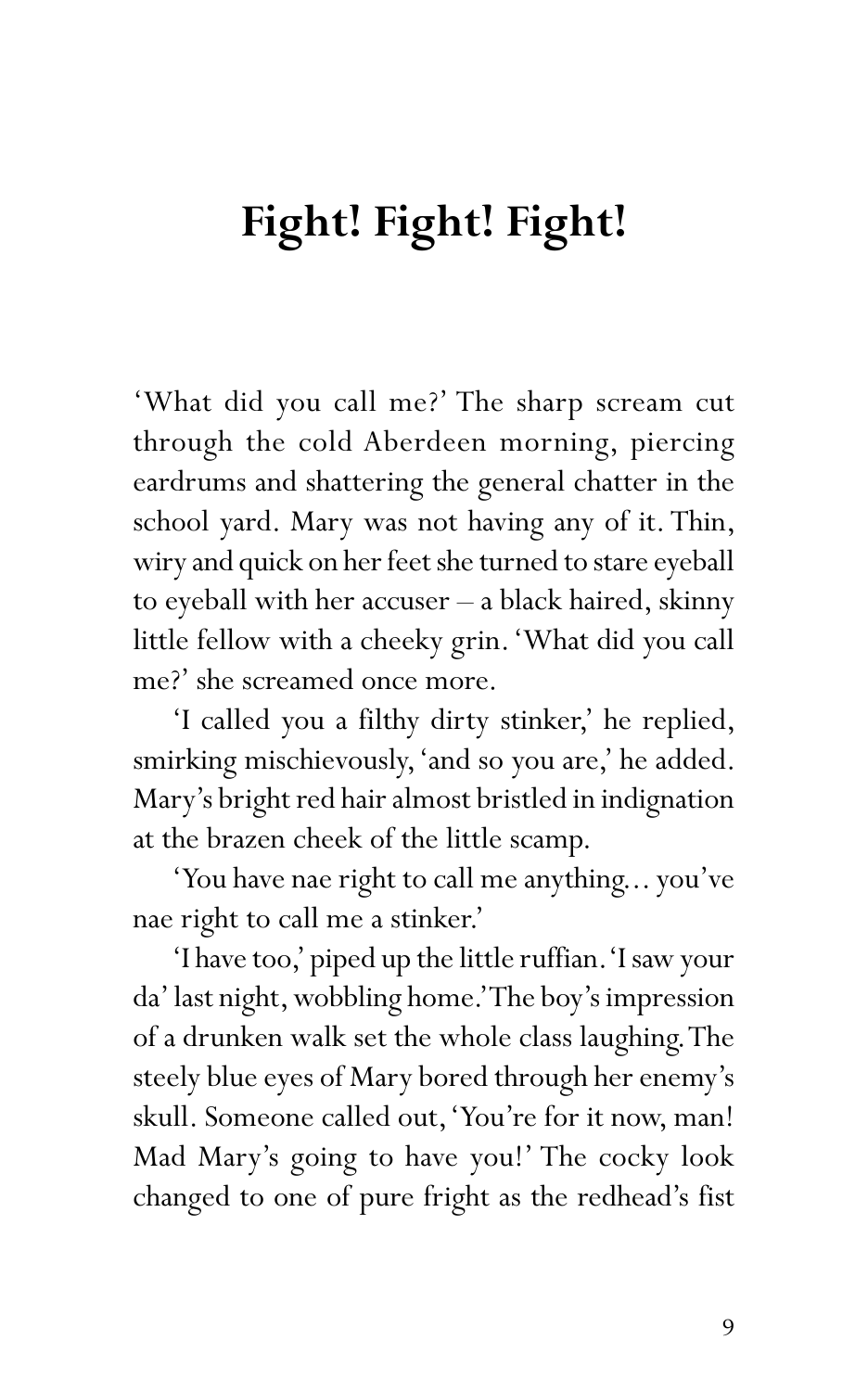came shooting out of nowhere, laying the young boy flat on the ground.

'Fight, Fight, Fight!' The calls went up and soon every child in the school had thronged round the little redhead and her adversary. They all knew what Mad Mary was capable of or Fire as some of them preferred to call her. One young girl tugged at Mary's sleeve. 'Leave him, Mary. Sticks and stones might break your bones but names will never hurt you. Don't take any notice. That fibber is always calling someone's pa a drunk.'

But the pleas fell on deaf ears and soon Mary was in the thick of tearing hair and kicking shins. The fight was wild but then the headmaster's voice boomed from the other side of the yard.

A big lump throbbed above Mary's left eye and, unable to bear the thought of laughing classmates, Mary ran out of school. The beach beckoned and away she went. Mary cried as she ran, 'None of them really know. None of them really know what goes on, I hope.'

They certainly didn't know the extent of Mary's problems. Many men in Mary's street got drunk. But not every night. Mary's dad did. They didn't go to the pub and spend all their wages instead of bringing it home. Mary's dad did. They didn't hit their wives and children. Mary's dad did.

Other children didn't have to hide bruises behind tattered old rags. Mary did. Other children didn't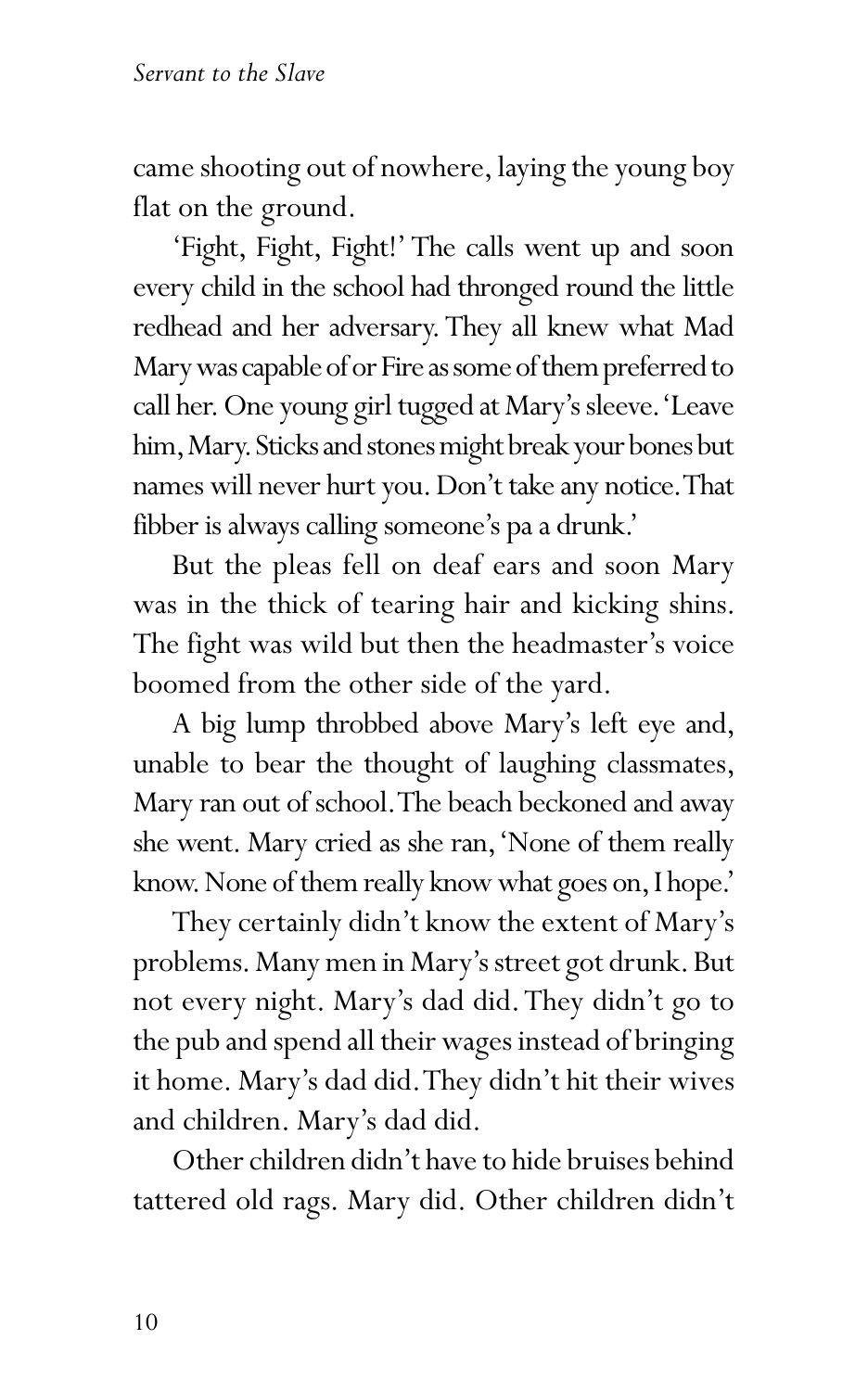have to listen to their mother's muffled screams behind the curtain as she tried to defend herself. Mary did. This was Mary's dreadful secret.

Fighting against the wind, Mary found her way out of the city to where the smell of the briny sea stung her nostrils, and the tip of her tongue tingled with the sensation of salt. As Mary finally reached the beach she gazed in rapture at the white horses rampaging along the coast line, leaping and prancing. The excitement caught in her throat as she joined in, racing the boiling waves one after the other. The small craft, moored in the harbour, bobbed up and down frantically. The beach was like a cauldron of nature. Mary thrilled to be in the middle of it. What did it matter if her feet got wet ... they would get dry. To give herself a chance to catch her breath she wandered aimlessly along and dreamed about lots of things. Her eye spotted a beautifully coloured mussel shell, all midnight blue and sparkly. Picking up the shell she remembered the times she had gone shell hunting with her brother Robert.

'Robert.' The name still made her want to cry. His death was still painful. 'Why did he have to die? He was my big brother. He was going to be the missionary that Ma wanted so much. Ma would have been so proud of him but God took him away.'

It was an accusation, Mary was a very angry little girl, but then she remembered something.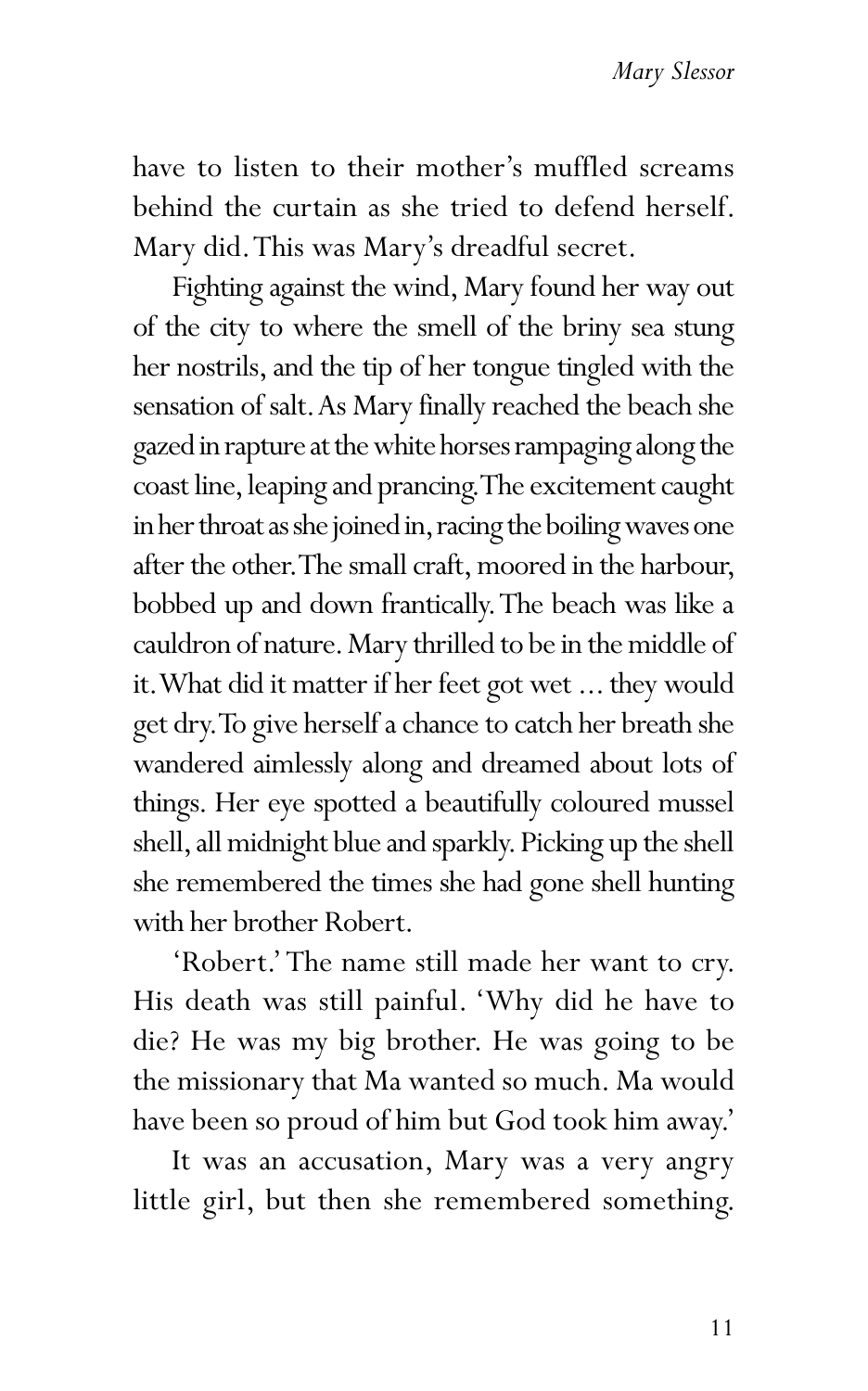'Mother misses Robert more than I do, but she feels differently about it. How is it that she can be so sad and yet so happy at the same time?'

Mary's mother was glad that Robert was in heaven, but Mary just wanted him back here with her picking up shells and driftwood. 'I suppose she is glad he is with Jesus.' However, Mary still wasn't convinced about God. But her mother trusted him and her mother was a good woman. Should she also trust this Jesus like her mother did?

A rogue gust of wind blew sand full in Mary's face. It stung the cut just above her eye and she remembered the jeering classmates and the stinging remarks. It didn't matter how many bruises she got it was always the unkind joke that hurt the most. Though her classmates stood in awe of the tough little redhead, inside was a soft, gentle child.

Mary remembered when it had been better... when her father hadn't drunk so much. But when Robert died it was too much for Mr Slessor. Mary never felt safe around her father again.

But what horrified Mary most was her mother's sobbing at night. 'She thinks I can't hear her when they go to bed. But I do and it's frightening. It would kill Ma if she thought anyone knew what was going on.' Mary stood at the edge of the icy cold ocean. It's chill caught at her heart. She gasped. There was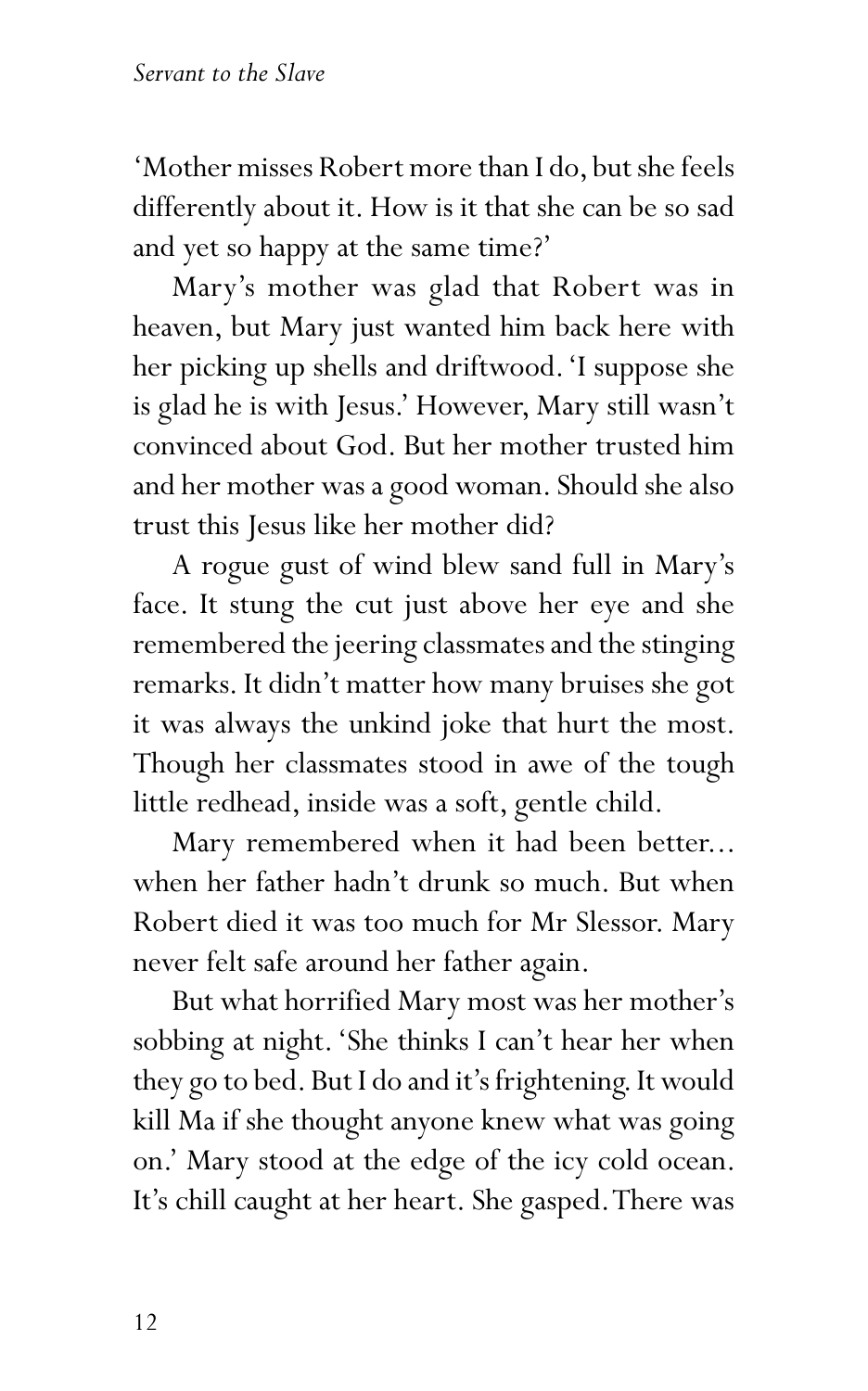so much she didn't understand and so much that confused her. Yet it still had the power to terrify her. The whimpers from her mother in the night, the frantic and urgent movements as her mother tried to escape the clutches, the grabbing hands, of her husband. Then there was the heavy sound of leather boots thumping and grinding against soft skin. Before Mary was tall enough to reach the top dresser drawer she knew to avoid her father when he had been drinking. Mary was growing up, knowing a lot of things. She knew what a man was capable of when blind drunk. She knew what it was like to see a man and woman live a life of hate and fear together. She knew what it was like to be a child watching it all.

Wiping the sand off her face, Mary flopped over into a dune, made a little nest for herself between some clumps of grass and started to play at school. The unusual thing about Mary's schools was that they always had African children. Her mother's stories about mission work in Africa, particularly Calabar, fuelled Mary's thirst for adventure.

Mary imagined she was a missionary in Africa instead of a schoolgirl by the North Sea. The icy wind and thrashing ocean became a balmy jungle breeze and steaming river. In her imagination her shells became a group of well-behaved little African children. 'Now I will teach you your alphabet... A is